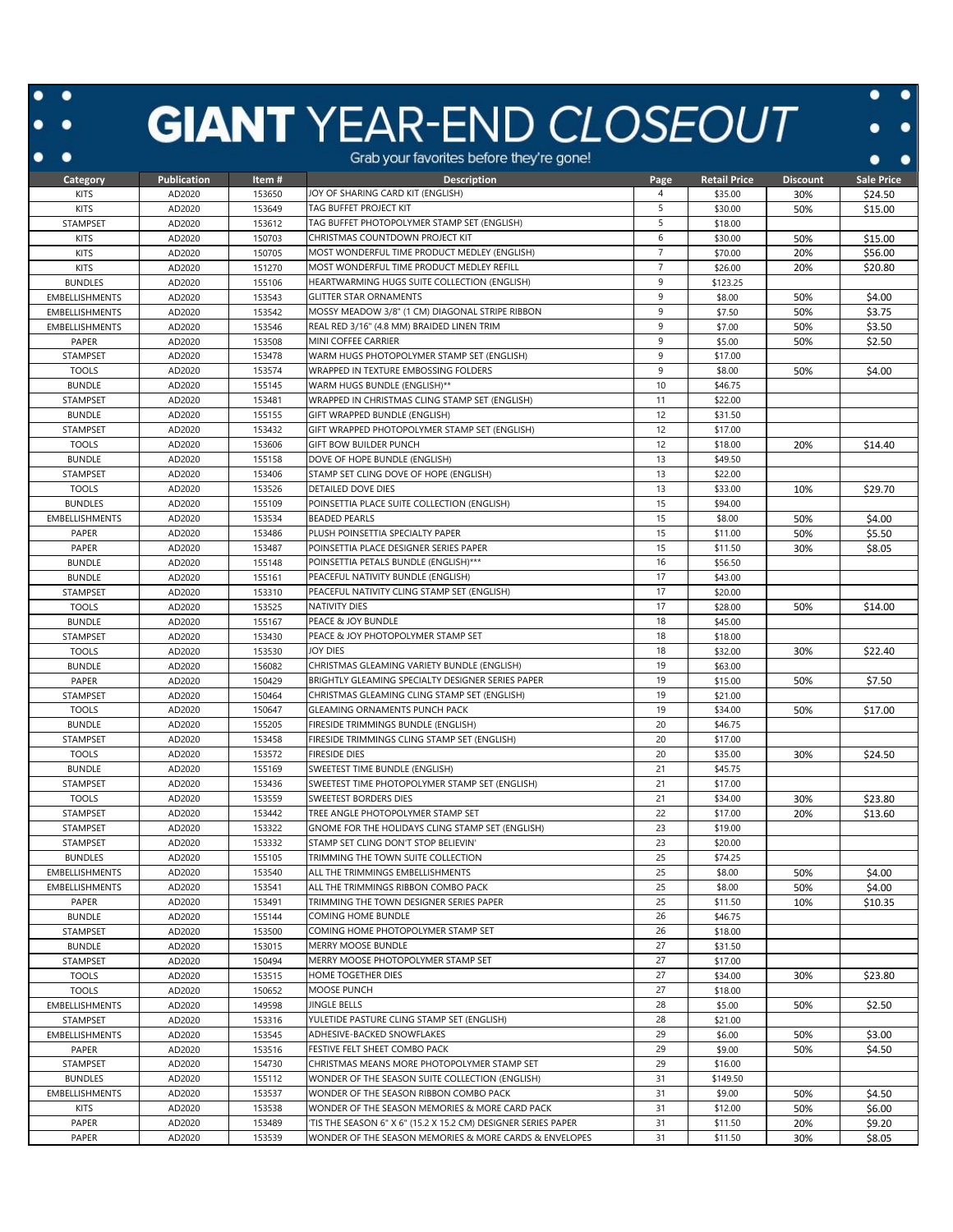## **GIANT** YEAR-END CLOSEOUT

 $\ddot{\cdot}$ 

|                       |             |        | Grap your lavoilles belore they re gone!                                  |      |                     |                 |            |
|-----------------------|-------------|--------|---------------------------------------------------------------------------|------|---------------------|-----------------|------------|
| Category              | Publication | Item#  | <b>Description</b>                                                        | Page | <b>Retail Price</b> | <b>Discount</b> | Sale Price |
| PAPER                 | AD2020      | 153488 | WONDER OF THE SEASON SPECIALTY DESIGNER SERIES PAPER                      | 31   | \$15.00             | 50%             | \$7.50     |
| <b>BUNDLE</b>         | AD2020      | 155151 | WISHES & WONDER BUNDLE (ENGLISH)                                          | 32   | \$47.50             |                 |            |
| STAMPSET              | AD2020      | 153421 | STAMP SET CLING WISHES & WONDER (ENGLISH)                                 | 32   | \$22.00             |                 |            |
| <b>TOOLS</b>          | AD2020      | 153523 | NORTH POLE WONDER DIES                                                    | 32   | \$31.00             | 30%             | \$21.70    |
| <b>BUNDLE</b>         | AD2020      | 155154 | CHERISH THE SEASON BUNDLE                                                 | 33   | \$35.00             |                 |            |
| STAMPSET              | AD2020      | 153417 | CHERISH THE SEASON CLING STAMP SET                                        | 33   | \$18.00             |                 |            |
| <b>TOOLS</b>          | AD2020      | 154043 | SOUNDS OF THE SEASON DIES                                                 | 33   | \$21.00             | 20%             | \$16.80    |
| PAPER                 | AD2020      | 150432 | TOILE TIDINGS DESIGNER SERIES PAPER                                       | 34   | \$11.50             | 30%             | \$8.05     |
| STAMPSET              | AD2020      | 153440 | JOYFUL HOLLY PHOTOPOLYMER STAMP SET                                       | 34   | \$17.00             |                 |            |
| <b>BUNDLES</b>        | AD2020      | 155115 | SNOWFLAKE SPLENDOR SUITE COLLECTION (ENGLISH)                             | 37   | \$94.75             |                 |            |
| <b>EMBELLISHMENTS</b> | AD2020      | 153548 | SNOWFLAKE SPLENDOR 1/4" (6.4 MM) RIBBON                                   | 37   | \$7.00              | 50%             | \$3.50     |
| PAPER                 | AD2020      | 153513 | BALMY BLUE GLIMMER PAPER                                                  | 37   | \$5.00              | 50%             | \$2.50     |
| PAPER                 | AD2020      | 153512 | SNOWFLAKE SPLENDOR DESIGNER SERIES PAPER                                  | 37   | \$11.50             | 20%             | \$9.20     |
| <b>TOOLS</b>          | AD2020      | 153577 | WINTER SNOW EMBOSSING FOLDER                                              | 37   | \$7.50              | 50%             | \$3.75     |
| <b>BUNDLE</b>         | AD2020      | 155172 | SNOWFLAKE WISHES BUNDLE (ENGLISH)***                                      | 38   | \$55.75             |                 |            |
| <b>BUNDLE</b>         | AD2020      | 155185 | SNOW WONDER BUNDLE (ENGLISH)***                                           | 39   | \$49.50             |                 |            |
| <b>BUNDLE</b>         | AD2020      | 155168 | ORNAMENTAL ENVELOPES BUNDLE                                               | 40   | \$47.50             |                 |            |
| STAMPSET              | AD2020      | 153434 | ORNAMENTAL ENVELOPES PHOTOPOLYMER STAMP SET                               | 40   | \$17.00             |                 |            |
| <b>TOOLS</b>          | AD2020      | 153531 | <b>ENVELOPES DIES</b>                                                     | 40   | \$36.00             | 40%             | \$21.60    |
| <b>STAMPSET</b>       | AD2020      | 153350 | LIGHT ME HOME CLING STAMP SET                                             | 41   | \$19.00             |                 |            |
| PAPER                 | AD2020      | 150444 | FEELS LIKE FROST 6" X 6" (15.2 X 15.2 CM) SPECIALTY DESIGNER SERIES PAPER | 42   | \$15.00             | 50%             | \$7.50     |
| STAMPSET              | AD2020      | 152615 | WARM & TOASTY CLING STAMP SET                                             | 42   | \$22.00             |                 |            |
| <b>BUNDLE</b>         | AD2020      | 155182 | IN THE PINES BUNDLE                                                       | 43   | \$51.25             |                 |            |
| STAMPSET              | AD2020      | 153448 | IN THE PINES PHOTOPOLYMER STAMP SET                                       | 43   | \$21.00             |                 |            |
| <b>TOOLS</b>          | AD2020      | 153563 | PINE WOODS DIES                                                           | 43   | \$36.00             | 30%             | \$25.20    |
| <b>BUNDLES</b>        | AD2020      | 155123 | GILDED AUTUMN SUITE COLLECTION (ENGLISH)                                  | 45   | \$96.25             |                 |            |
| <b>EMBELLISHMENTS</b> | AD2020      | 153552 | <b>ACORN TRINKETS</b>                                                     | 45   | \$8.00              | 50%             | \$4.00     |
| <b>EMBELLISHMENTS</b> | AD2020      | 153553 | BASKET WEAVE & METALLIC RIBBON COMBO PACK                                 | 45   | \$8.00              | 50%             | \$4.00     |
| PAPER                 | AD2020      | 153520 | GILDED AUTUMN SPECIALTY DESIGNER SERIES PAPER                             | 45   | \$15.00             |                 |            |
| <b>BUNDLE</b>         | AD2020      | 155189 | BEAUTIFUL AUTUMN BUNDLE (ENGLISH)                                         | 46   | \$50.25             |                 |            |
| STAMPSET              | AD2020      | 153450 | BEAUTIFUL AUTUMN PHOTOPOLYMER STAMP SET (ENGLISH)                         | 46   | \$17.00             |                 |            |
| <b>TOOLS</b>          | AD2020      | 153609 | AUTUMN PUNCH PACK                                                         | 46   | \$39.00             | 20%             | \$31.20    |
| <b>BUNDLE</b>         | AD2020      | 153036 | <b>GATHER TOGETHER BUNDLE</b>                                             | 47   | \$38.50             |                 |            |
| STAMPSET              | AD2020      | 150589 | GATHER TOGETHER PHOTOPOLYMER STAMP SET                                    | 47   | \$17.00             |                 |            |
| <b>TOOLS</b>          | AD2020      | 150662 | <b>GATHERED LEAVES DIES</b>                                               | 47   | \$26.00             | 50%             | \$13.00    |
| <b>BUNDLE</b>         | AD2020      | 155194 | AUTUMN GOODNESS BUNDLE                                                    | 48   | \$45.75             |                 |            |
| STAMPSET              | AD2020      | 153454 | AUTUMN GOODNESS PHOTOPOLYMER STAMP SET                                    | 48   | \$17.00             |                 |            |
| <b>TOOLS</b>          | AD2020      | 153568 | AUTUMN WHEELBARROW DIES                                                   | 48   | \$34.00             | 30%             | \$23.80    |
| <b>BUNDLE</b>         | AD2020      | 155195 | LOVE OF LEAVES BUNDLE (ENGLISH)***                                        | 49   | \$47.50             |                 |            |
| <b>BUNDLE</b>         | AD2020      | 155198 | AUTUMN GREETINGS BUNDLE (ENGLISH)                                         | 50   | \$51.25             |                 |            |
| STAMPSET              | AD2020      | 153368 | AUTUMN GREETINGS CLING STAMP SET (ENGLISH)                                | 50   | \$23.00             |                 |            |
| <b>TOOLS</b>          | AD2020      | 153569 | <b>AUTUMN ESSENTIALS DIES</b>                                             | 50   | \$34.00             | 40%             | \$20.40    |
| PAPER                 | AD2020      | 153532 | <b>GOLD CARDS &amp; ENVELOPES</b>                                         | 51   | \$10.00             |                 |            |
| STAMPSET              | AD2020      | 154871 | LIFE IS BEAUTIFUL PHOTOPOLYMER STAMP SET                                  | 51   | \$17.00             |                 |            |
| <b>BUNDLES</b>        | AD2020      | 155122 | MAGIC IN THIS NIGHT SUITE COLLECTION                                      | 53   | \$88.75             |                 |            |
| <b>EMBELLISHMENTS</b> | AD2020      | 153549 | IRIDESCENT PEARLS                                                         | 53   | \$7.50              | 50%             | \$3.75     |
| PAPER                 | AD2020      | 153517 | MAGIC IN THIS NIGHT DESIGNER SERIES PAPER                                 | 53   | \$11.50             | 40%             | \$6.90     |
| <b>TOOLS</b>          | AD2020      | 153578 | COBWEBS 3D EMBOSSING FOLDER                                               | 53   | \$9.00              | 30%             | \$6.30     |
| <b>BUNDLE</b>         | AD2020      | 155188 | HALLOWS NIGHT MAGIC BUNDLE                                                | 54   | \$46.75             |                 |            |
|                       |             |        | HALLOWS NIGHT MAGIC CLING STAMP SET                                       | 54   |                     | 10%             | \$18.90    |
| STAMPSET              | AD2020      | 153356 |                                                                           |      | \$21.00             |                 |            |
| <b>TOOLS</b>          | AD2020      | 153565 | HALLOWEEN MAGIC DIES                                                      | 54   | \$31.00             | 30%             | \$21.70    |
| STAMPSET              | AD2020      | 153362 | GHOULISH GOODIES CLING STAMP SET                                          | 55   | \$22.00             |                 |            |
| STORAGE               | AD2020      | 153519 | RECTANGLE TINS                                                            | 55   | \$12.00             | 30%             | \$8.40     |
| <b>BUNDLES</b>        | AD2020      | 155126 | PLAID TIDINGS SUITE COLLECTION (ENGLISH)                                  | 57   | \$65.25             |                 |            |
| <b>EMBELLISHMENTS</b> | AD2020      | 153554 | 3/8" (1 CM) EMBROIDERED RIBBON                                            | 57   | \$7.00              | 50%             | \$3.50     |
| PAPER                 | AD2020      | 153527 | PLAID TIDINGS 6" X 6" (15.2 X 15.2 CM) DESIGNER SERIES PAPER              | 57   | \$11.50             |                 |            |
| <b>BUNDLE</b>         | AD2020      | 155201 | CELEBRATION TIDINGS BUNDLE (ENGLISH)                                      | 58   | \$46.75             |                 |            |
| STAMPSET              | AD2020      | 153456 | CELEBRATION TIDINGS PHOTOPOLYMER STAMP SET (ENGLISH)                      | 58   | \$17.00             |                 |            |
| <b>TOOLS</b>          | AD2020      | 153570 | CELEBRATION LABELS DIES                                                   | 58   | \$35.00             | 50%             | \$17.50    |
| STAMPSET              | AD2020      | 153410 | FLIGHT OF FANCY CLING STAMP SET                                           | 59   | \$20.00             |                 |            |
| PAPER                 | AD2020      | 153509 | MOSAIC GUSSETED CELLOPHANE BAGS                                           | 60   | \$7.00              | 20%             | \$5.60     |
| STAMPSET              | AD2020      | 154873 | TURNOVERS PHOTOPOLYMER STAMP SET                                          | 60   | \$20.00             | 20%             | \$16.00    |
| <b>BUNDLE</b>         | AD2020      | 155211 | EVERYTHING ESSENTIAL BUNDLE (ENGLISH)**                                   | 61   | \$35.00             |                 |            |
| STAMPSET              | AD2020      | 153382 | EVERYTHING ESSENTIAL CLING STAMP SET (ENGLISH)                            | 61   | \$21.00             |                 |            |